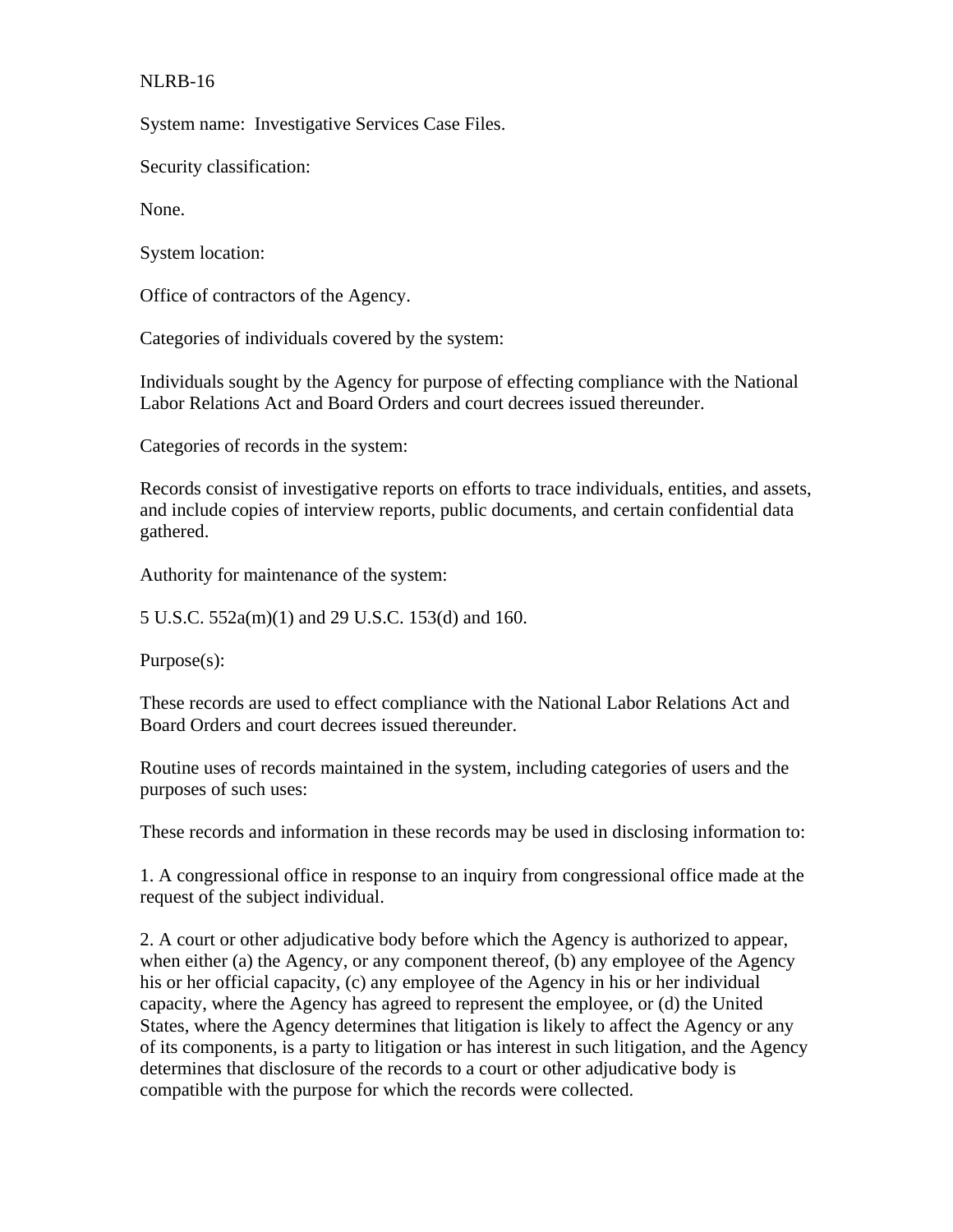3. The Department of Justice for use in litigation when either (a) the Agency, or any component thereof, (b) any employee of the Agency is his or her official capacity, (c) any employee of the Agency in his or her individual capacity, where the Department of Justice has agreed to represent the employee, or (d) the United States, where the Agency determines that litigation is likely to affect the Agency or any of its components, is a party to litigation or has an interest in such litigation, and the use of such records by the Department of Justice is deemed by the Agency to be relevant and necessary to the litigation, provided that in each case the Agency determines that disclosure of the records to the Department of Justice is a use of the information contained in the records that is compatible with the purpose for which the records were collected.

4. The appropriate agency, whether Federal, State, or local, where there is an indication of a violation or potential violation of law, whether civil, criminal, or regulatory in nature, charged with the responsibility of investigating or prosecuting such violation or enforcing or implementing the statute, rule, regulation, or order issued pursuant thereto or to any agency in connection with its oversight review responsibility.

Disclosure to consumer reporting agencies:

None.

Policies and practices for storing, retrieving, accessing, retaining, and disposing of records in the system:

Storage:

Paper records are kept in file holders in locked filing cabinets in offices of contractors of the Agency. Automated information storage and retrieval systems may also be used by individual contractors.

## Retrievability:

Records are maintained alphabetically by name, or may be retrieved by other personal identifier.

Safeguards:

Access to and use of the records is limited to authorized persons on a need-to-know basis.

Retention and disposal:

The records are retained by the contractor for no more than 3 years after the case is closed, and are destroyed upon notification from the Agency.

System manager(s) and address:

Assistant General Counsel, Contempt Litigation Branch, Division of Enforcement Litigation, National Labor Relations Board, 1099  $14<sup>th</sup>$  Street, NW, Washington, DC 20570.